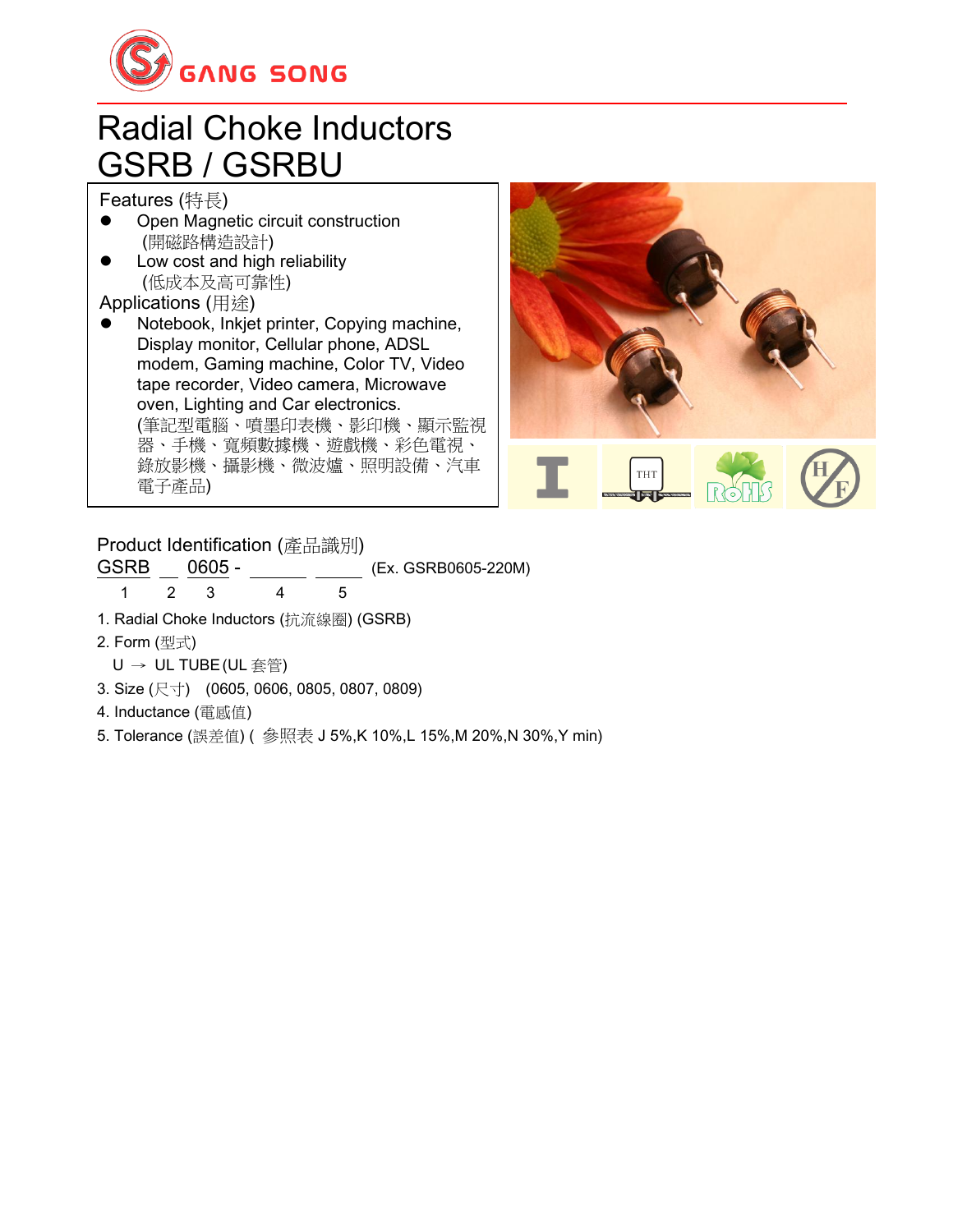

# Radial Choke Inductors GSRB / GSRBU

Configurations & Dimensions (結構圖及規格尺寸)

GSRB





Bottom View

**GSRBU** 





Bottom View

|                    |       |       |       |       |      |        | Unit In mm |
|--------------------|-------|-------|-------|-------|------|--------|------------|
| Type               | ØΑ    | ØA'   | B     | B     | C    |        |            |
| (型式)               | (max) | (max) | (max) | (max) | 61.0 | 6 0.05 | 6 0.5      |
| GSRB/U 0605        | 6.5   | 9.0   | 5.5   | 7.5   | 4.0  | 0.50   | 4.0        |
| <b>GSRB/U 0606</b> | 6.5   | 9.0   | 6.5   | 9.0   | 4.0  | 0.50   | 4.0        |
| <b>GSRB/U 0805</b> | 8.3   | 10.5  | 5.5   | 7.5   | 5.0  | 0.65   | 5.0        |
| <b>GSRB/U 0807</b> | 8.3   | 10.5  | 7.5   | 10.0  | 5.0  | 0.65   | 5.0        |
| <b>GSRB/U 0809</b> | 8.3   | 10.5  | 9.5   | 12.0  | 5.0  | 0.65   | 5.0        |

Design as Customer's Requested Specifications. (可依客戶特殊需求設計)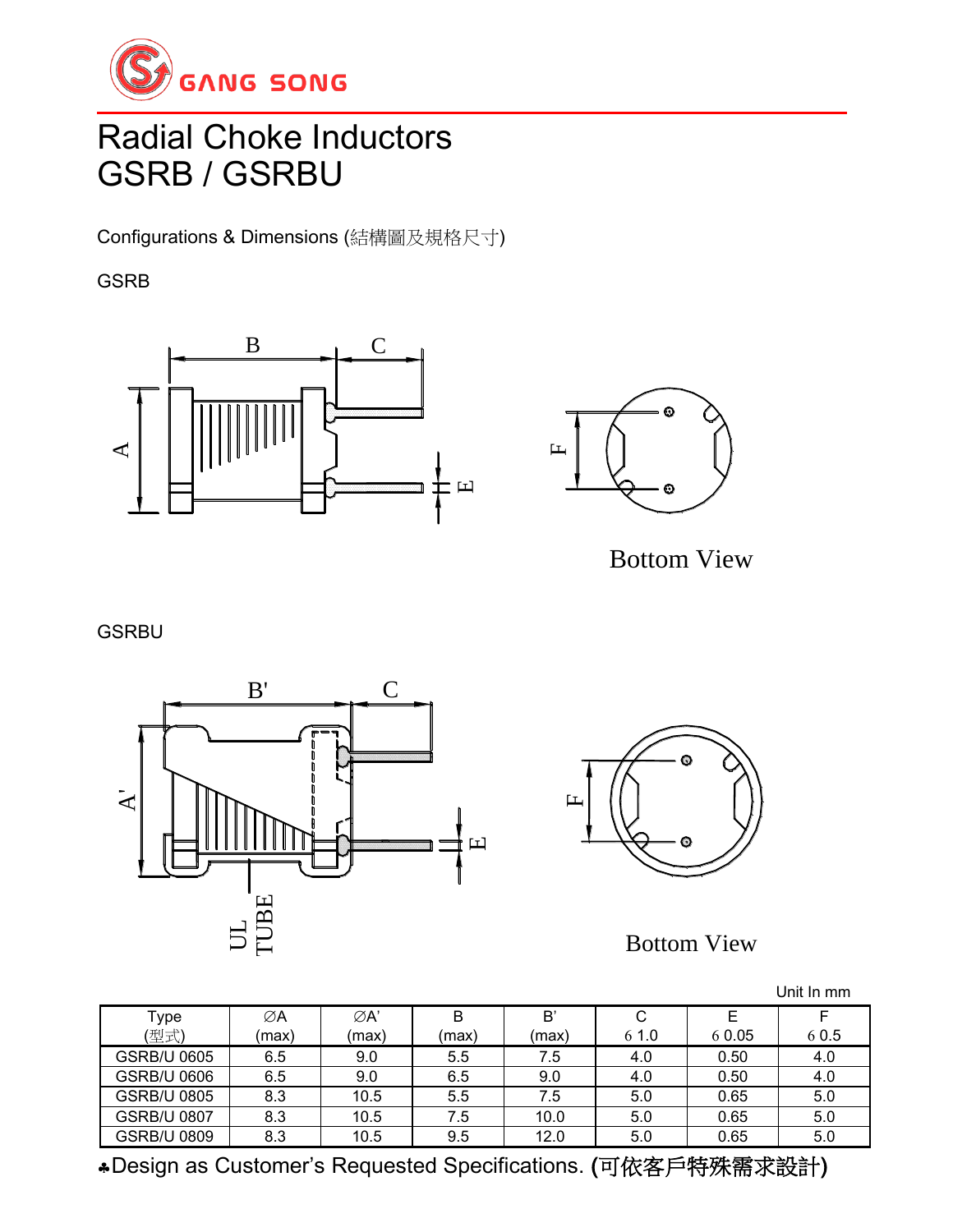

Electrical Characteristics for GSRB0605 Series [GSRB0605 系列電子特性規格]

| Part Number                                | Inductance | Test Freq. | $DCR(\Omega)$ | IDC(A) |
|--------------------------------------------|------------|------------|---------------|--------|
|                                            | $(\mu H)$  | (KHz)      | (max)         | (max)  |
| 品料號<br>產                                   | 電 感 值 (L)  | 測試頻率       | 直流阻抗          | 定格電流   |
| $GSRB \bigcap 0605 - 220M$                 | 22.00      |            | 0.180         | 0.90   |
| $GSRB$ 0605 - 270M                         | 27.00      |            | 0.210         | 0.81   |
| $GSRB$ 0605 - 330M                         | 33.00      |            | 0.270         | 0.74   |
| $GSRB$ 0605 - 390M                         | 39.00      |            | 0.290         | 0.68   |
| $GSRB$ 0605 - 470M                         | 47.00      |            | 0.340         | 0.62   |
| $GSRB$ 0605 - 560M                         | 56.00      |            | 0.420         | 0.57   |
| $GSRB$ 0605 - 680M                         | 68.00      |            | 0.480         | 0.51   |
| $GSRB$ 0605 - 820M                         | 82.00      |            | 0.550         | 0.47   |
| $GSRB$ 0605 - 101M                         | 100.00     |            | 0.680         | 0.42   |
| $GSRB$ 0605 - 121M                         | 120.00     | 1          | 0.770         | 0.39   |
| $GSRB \bigcap 0605 - 151M$                 | 150.00     |            | 0.950         | 0.35   |
| $GSRB$ $0605 - 181M$                       | 180.00     | 1          | 1.150         | 0.32   |
| $GSRB \square 0605 - 221M$                 | 220.00     |            | 1.300         | 0.29   |
| $GSRB$ 0605 - 271M                         | 270.00     |            | 1.550         | 0.26   |
| $GSRB$ 0605 - 331M                         | 330.00     |            | 2.180         | 0.23   |
| $GSRB$ 0605 - 391M                         | 390.00     | 1          | 2.470         | 0.21   |
| $GSRB$ 0605 - 471M                         | 470.00     |            | 2.920         | 0.20   |
| $GSRB$ 0605 - 561M                         | 560.00     |            | 3.970         | 0.18   |
| $GSRB$ 0605 - 681M                         | 680.00     |            | 4.570         | 0.16   |
| $GSRB$ $0605 - 821M$                       | 820.00     |            | 5.280         | 0.15   |
| $GSRB$ <sup><math>0605 - 102M</math></sup> | 1000.00    |            | 7.060         | 0.13   |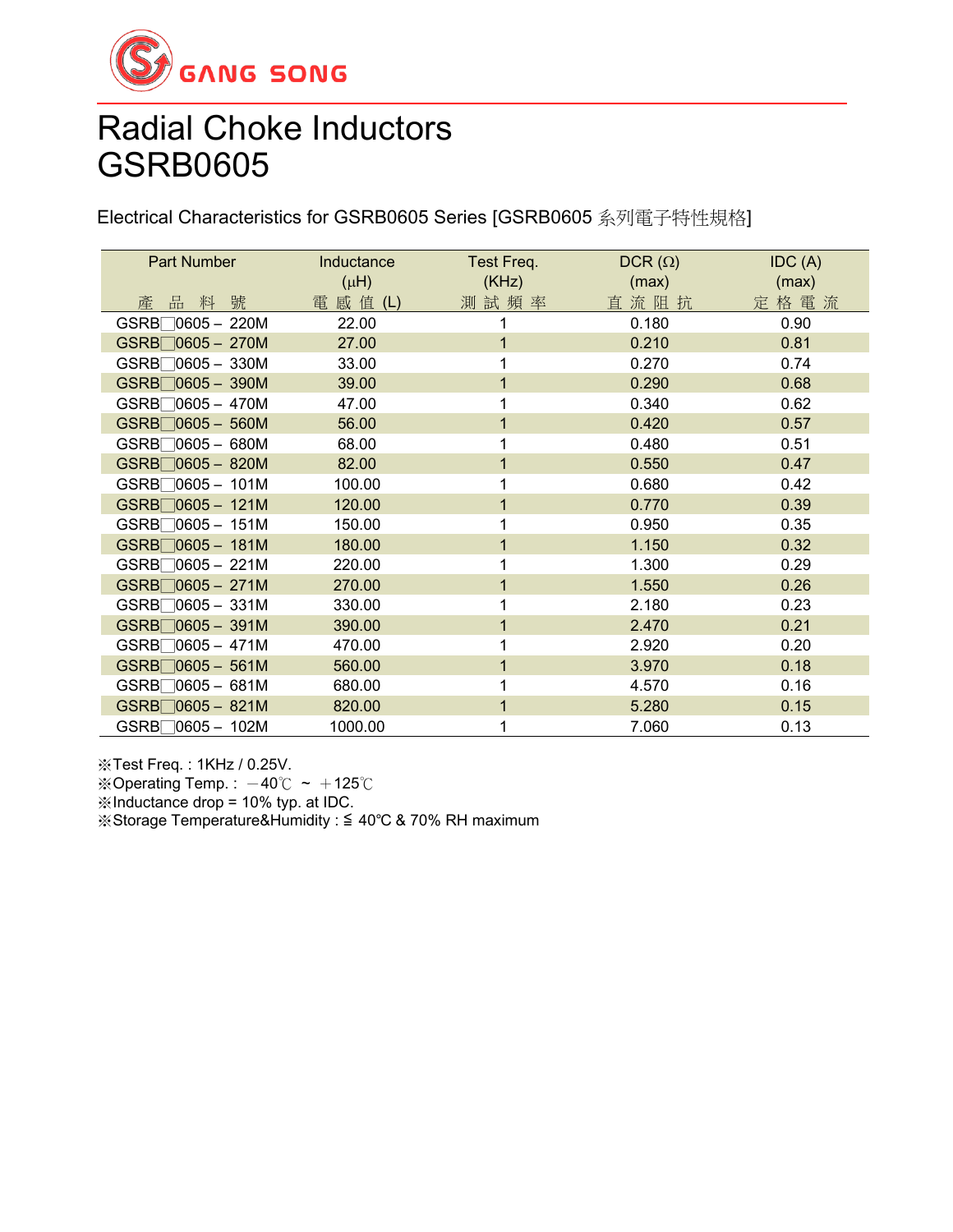

Electrical Characteristics for GSRB0606 Series [GSRB0606 系列電子特性規格]

| Part Number          | Inductance<br>$(\mu H)$ | Test Freq.<br>(KHz) | $DCR(\Omega)$<br>(max) | IDC(A)<br>(max) |
|----------------------|-------------------------|---------------------|------------------------|-----------------|
| 產品料號                 | 電 感 值 (L)               | 測試頻率                | 直流阻抗                   | 定格電流            |
| $GSRB$ 0606 – 220M   | 22.00                   | 1                   | 0.110                  | 1.27            |
| $GSRB$ 0606 - 270M   | 27.00                   |                     | 0.140                  | 1.14            |
| $GSRB$ 0606 - 330M   | 33.00                   |                     | 0.170                  | 1.03            |
| $GSRB$ 0606 - 390M   | 39.00                   |                     | 0.190                  | 0.95            |
| $GSRB$ 0606 - 470M   | 47.00                   |                     | 0.230                  | 0.87            |
| $GSRB$ 0606 - 560M   | 56.00                   | 1                   | 0.260                  | 0.80            |
| $GSRB$ 0606 - 680M   | 68.00                   |                     | 0.280                  | 0.72            |
| $GSRB$ 0606 - 820M   | 82.00                   |                     | 0.390                  | 0.66            |
| $GSRB$ 0606 - 101M   | 100.00                  |                     | 0.430                  | 0.59            |
| $GSRB$ 0606 - 121M   | 120.00                  | 1                   | 0.540                  | 0.54            |
| $GSRB$ 0606 - 151M   | 150.00                  |                     | 0.640                  | 0.48            |
| $GSRB$ $0606 - 181M$ | 180.00                  | 1                   | 0.740                  | 0.44            |
| $GSRB$ 0606 – 221M   | 220.00                  |                     | 0.960                  | 0.40            |
| $GSRB$ 0606 - 271M   | 270.00                  |                     | 1.120                  | 0.36            |
| $GSRB$ 0606 - 331M   | 330.00                  |                     | 1.480                  | 0.33            |
| $GSRB$ $0606 - 391M$ | 390.00                  | 1                   | 1.660                  | 0.30            |
| $GSRB$ 0606 – 471M   | 470.00                  |                     | 1.910                  | 0.27            |
| $GSRB$ 0606 - 561M   | 560.00                  | 1                   | 2.310                  | 0.25            |
| $GSRB$ 0606 - 681M   | 680.00                  |                     | 2.670                  | 0.23            |
| $GSRB$ 0606 - 821M   | 820.00                  |                     | 3.100                  | 0.21            |
| GSRB□0606 - 102M     | 1000.00                 |                     | 4.450                  | 0.19            |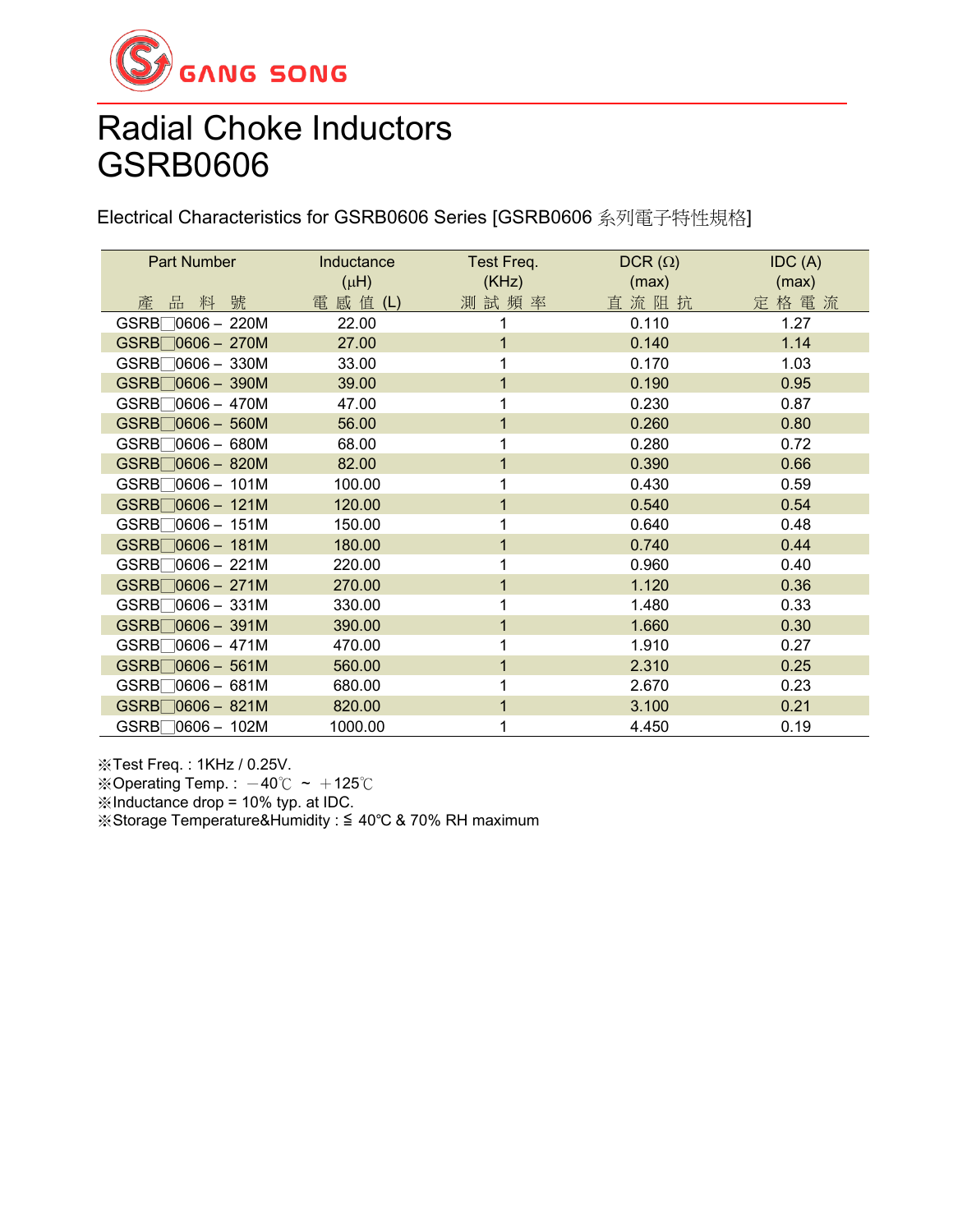

Electrical Characteristics for GSRB0805 Series [GSRB0805 系列電子特性規格]

| Part Number                 | Inductance | Test Freq.     | DCR $(\Omega)$ | IDC(A) |
|-----------------------------|------------|----------------|----------------|--------|
|                             | $(\mu H)$  | (KHz)          | (max)          | (max)  |
| 品料號<br>產                    | 電 感 值 (L)  | 測試頻率           | 直流阻抗           | 定格電流   |
| GSRB <sub>0805</sub> - 100M | 10.00      | 1              | 0.070          | 2.50   |
| GSRB□ 0805 - 120M           | 12.00      | $\overline{1}$ | 0.080          | 2.40   |
| $GSRB$ 0805 - 150M          | 15.00      | 1              | 0.090          | 2.10   |
| $GSRB$ 0805 - 180M          | 18.00      | $\overline{1}$ | 0.100          | 2.00   |
| $GSRB$ 0805 - 220M          | 22.00      | 1              | 0.120          | 1.70   |
| GSRB□0805 - 270M            | 27.00      | $\mathbf{1}$   | 0.140          | 1.60   |
| GSRB□0805 - 330M            | 33.00      | 1              | 0.170          | 1.40   |
| GSRB□0805-390M              | 39.00      | $\overline{1}$ | 0.210          | 1.30   |
| $GSRB$ 0805 - 470M          | 47.00      | 1              | 0.240          | 1.20   |
| GSRB□0805 - 560M            | 56.00      | $\overline{1}$ | 0.310          | 1.10   |
| GSRB□0805 - 680M            | 68.00      | 1              | 0.340          | 1.00   |
| GSRB□0805 - 820M            | 82.00      | $\mathbf{1}$   | 0.400          | 0.93   |
| GSRB□0805 - 101M            | 100.00     | 1              | 0.520          | 0.81   |
| $GSRB$ $0805 - 121M$        | 120.00     | $\overline{1}$ | 0.590          | 0.76   |
| $GSRB$ 0805 - 151M          | 150.00     | 1              | 0.710          | 0.67   |
| GSRB <sub>0805</sub> - 181M | 180.00     | $\overline{1}$ | 0.890          | 0.62   |
| $GSRB$ 0805 - 221M          | 220.00     | 1              | 1.040          | 0.54   |
| GSRB□0805 - 271M            | 270.00     | $\overline{1}$ | 1.280          | 0.49   |
| $GSRB$ 0805 - 331M          | 330.00     | 1              | 1.470          | 0.44   |
| $GSRB$ 0805 - 391M          | 390.00     | $\mathbf{1}$   | 1.670          | 0.41   |
| $GSRB$ 0805 - 471M          | 470.00     | 1              | 1.950          | 0.38   |
| GSRB□0805 - 561M            | 560.00     | $\overline{1}$ | 2.830          | 0.35   |
| $GSRB$ 0805 - 681M          | 680.00     | 1              | 3.250          | 0.32   |
| $GSRB$ 0805 - 821M          | 820.00     | $\overline{1}$ | 3.820          | 0.31   |
| GSRB□0805 - 102M            | 1000.00    | 1              | 5.280          | 0.25   |
| GSRB□0805 - 122M            | 1200.00    | $\overline{1}$ | 6.030          | 0.23   |
| $GSRB$ $0805 - 152M$        | 1500.00    | 1              | 7.150          | 0.21   |
| GSRB <sub>0805</sub> - 182M | 1800.00    | $\overline{1}$ | 8.260          | 0.20   |
| GSRB□0805 - 222M            | 2200.00    | 1              | 11.100         | 0.18   |
| GSRB□0805 - 272M            | 2700.00    | $\overline{1}$ | 13.100         | 0.16   |
| GSRB□0805 - 332M            | 3300.00    | 1              | 15.900         | 0.14   |
| GSRB□0805 - 392M            | 3900.00    | $\overline{1}$ | 18.000         | 0.13   |
| GSRB□ 0805 - 472M           | 4700.00    | 1              | 23.900         | 0.12   |
| $GSRB$ 0805 - 562M          | 5600.00    | $\overline{1}$ | 26.800         | 0.11   |
| GSRB□0805 - 682M            | 6800.00    | 1              | 31.700         | 0.098  |
| GSRB□0805 - 822M            | 8200.00    | $\overline{1}$ | 46.500         | 0.088  |
| GSRB <sub>0805</sub> - 103M | 10000.00   | $\mathbf{1}$   | 55.700         | 0.081  |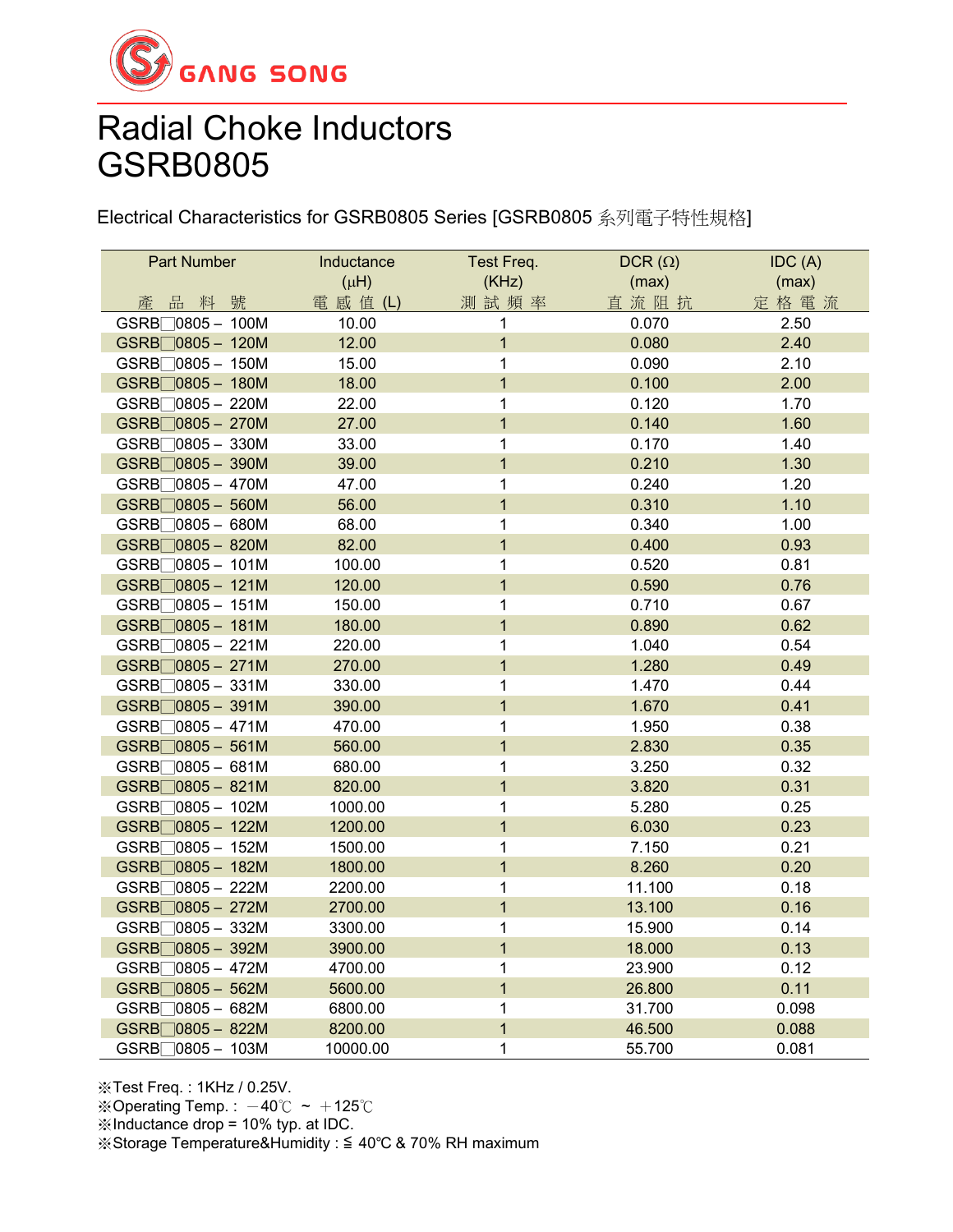

Electrical Characteristics for GSRB0807 Series [GSRB0807 系列電子特性規格]

| Part Number                  | Inductance | Test Freq.     | DCR $(\Omega)$ | IDC(A) |
|------------------------------|------------|----------------|----------------|--------|
|                              | $(\mu H)$  | (KHz)          | (max)          | (max)  |
| 產品料號                         | 電 感 值 (L)  | 測試頻率           | 直流阻抗           | 定格電流   |
| GSRB <sub>0807</sub> - 100M  | 10.00      | 1              | 0.050          | 2.90   |
| GSRB□ 0807 - 120M            | 12.00      | $\overline{1}$ | 0.060          | 2.50   |
| GSRB□0807 - 150M             | 15.00      | 1              | 0.070          | 2.20   |
| GSRB□0807 - 180M             | 18.00      | $\overline{1}$ | 0.080          | 1.90   |
| GSRB□0807 - 220M             | 22.00      | 1              | 0.090          | 1.80   |
| GSRB□0807 - 270M             | 27.00      | $\overline{1}$ | 0.110          | 1.70   |
| GSRB□0807 - 330M             | 33.00      | $\mathbf{1}$   | 0.130          | 1.50   |
| GSRB□0807 - 390M             | 39.00      | $\overline{1}$ | 0.140          | 1.30   |
| GSRB□0807 - 470M             | 47.00      | $\mathbf{1}$   | 0.150          | 1.30   |
| $GSRB$ 0807 - 560M           | 56.00      | $\overline{1}$ | 0.180          | 1.20   |
| GSRB <sub>0807</sub> - 680M  | 68.00      | 1              | 0.200          | 1.10   |
| GSRB□0807 - 820M             | 82.00      | $\overline{1}$ | 0.240          | 1.00   |
| GSRB <sub>0807</sub> - 101M  | 100.00     | 1              | 0.280          | 0.89   |
| GSRB <sub>0807</sub> - 121M  | 120.00     | $\mathbf{1}$   | 0.360          | 0.81   |
| GSRB <sub>0807</sub> - 151M  | 150.00     | $\mathbf 1$    | 0.420          | 0.72   |
| GSRB□0807 - 181M             | 180.00     | $\overline{1}$ | 0.570          | 0.66   |
| GSRB <sub>0807</sub> - 221M  | 220.00     | $\mathbf 1$    | 0.630          | 0.57   |
| GSRB□0807 - 271M             | 270.00     | $\overline{1}$ | 0.880          | 0.51   |
| GSRB <sub>0807</sub> - 331M  | 330.00     | 1              | 1.050          | 0.46   |
| GSRB□0807 - 391M             | 390.00     | $\overline{1}$ | 1.170          | 0.44   |
| GSRB <sub>0807</sub> - 471M  | 470.00     | 1              | 1.340          | 0.41   |
| GSRB <sub>0807</sub> - 561M  | 560.00     | $\overline{1}$ | 1.720          | 0.36   |
| GSRB <sup>10807</sup> - 681M | 680.00     | $\mathbf 1$    | 1.960          | 0.33   |
| GSRB□ 0807 - 821M            | 820.00     | $\overline{1}$ | 2.560          | 0.30   |
| GSRB <sub>0807</sub> - 102M  | 1000.00    | 1              | 2.940          | 0.27   |
| GSRB□0807 - 122M             | 1200.00    | $\overline{1}$ | 4.040          | 0.24   |
| GSRB <sub>0807</sub> - 152M  | 1500.00    | $\mathbf 1$    | 4.700          | 0.22   |
| GSRB <sub>0807</sub> - 182M  | 1800.00    | $\mathbf{1}$   | 5.050          | 0.20   |
| GSRB□0807 - 222M             | 2200.00    | $\mathbf 1$    | 6.250          | 0.18   |
| GSRB□0807 - 272M             | 2700.00    | $\overline{1}$ | 8.720          | 0.16   |
| GSRB□0807 - 332M             | 3300.00    | $\mathbf{1}$   | 10.600         | 0.15   |
| GSRB□0807 - 392M             | 3900.00    | $\overline{1}$ | 14.200         | 0.14   |
| GSRB <sub>0807</sub> - 472M  | 4700.00    | 1              | 16.700         | 0.12   |
| GSRB□ 0807 - 562M            | 5600.00    | $\overline{1}$ | 18.700         | 0.11   |
| GSRB□0807 - 682M             | 6800.00    | 1              | 21.800         | 0.10   |
| GSRB□0807 - 822M             | 8200.00    | $\overline{1}$ | 28.700         | 0.093  |
| GSRB <sup>10807</sup> - 103M | 10000.00   | $\mathbf{1}$   | 33.000         | 0.084  |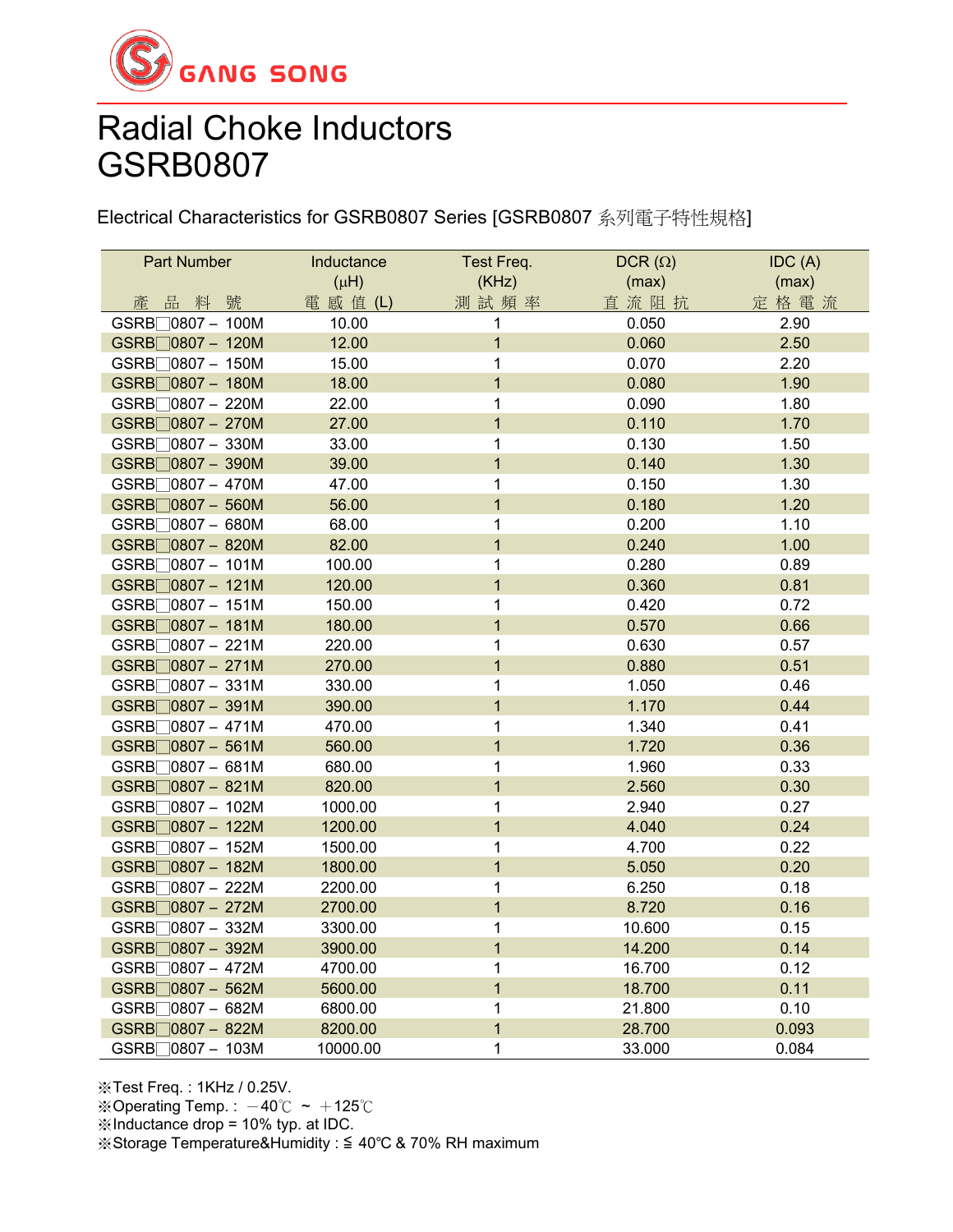

Electrical Characteristics for GSRB0809 Series [GSRB0809 系列電子特性規格]

| <b>Part Number</b>            | Inductance | Test Freq.     | DCR $(\Omega)$ | IDC (A) |
|-------------------------------|------------|----------------|----------------|---------|
|                               | $(\mu H)$  | (KHz)          | (max)          | (max)   |
| 品料號<br>產                      | 電 感 值 (L)  | 測試頻率           | 直流阻抗           | 定格電流    |
| GSRB <sub>0809</sub> - 100M   | 10.00      | 1              | 0.040          | 2.60    |
| GSRB <sub>0809</sub> - 120M   | 12.00      | $\overline{1}$ | 0.040          | 2.60    |
| GSRB□0809 - 150M              | 15.00      | $\mathbf{1}$   | 0.050          | 2.10    |
| GSRB□0809 - 180M              | 18.00      | $\overline{1}$ | 0.050          | 2.00    |
| GSRB <sup>10809</sup> - 220M  | 22.00      | $\mathbf 1$    | 0.060          | 1.70    |
| GSRB□ 0809 - 270M             | 27.00      | $\overline{1}$ | 0.060          | 1.60    |
| GSRB□0809 - 330M              | 33.00      | $\mathbf 1$    | 0.070          | 1.40    |
| GSRB□0809 - 390M              | 39.00      | $\overline{1}$ | 0.080          | 1.40    |
| GSRB□ 0809 - 470M             | 47.00      | $\mathbf{1}$   | 0.100          | 1.30    |
| GSRB <sub>0809</sub> - 560M   | 56.00      | $\overline{1}$ | 0.110          | 1.20    |
| $GSRB$ 0809 - 680M            | 68.00      | $\mathbf 1$    | 0.140          | 1.10    |
| GSRB□ 0809 - 820M             | 82.00      | $\overline{1}$ | 0.160          | 1.00    |
| $GSRB$ 0809 - 101M            | 100.00     | $\mathbf 1$    | 0.190          | 0.90    |
| GSRB <sub>0809</sub> - 121M   | 120.00     | $\mathbf{1}$   | 0.220          | 0.82    |
| GSRB <sub>0809</sub> - 151M   | 150.00     | $\mathbf 1$    | 0.270          | 0.74    |
| GSRB <sub>0809</sub> - 181M   | 180.00     | $\overline{1}$ | 0.310          | 0.71    |
| GSRB <sub>0809</sub> - 221M   | 220.00     | $\mathbf{1}$   | 0.380          | 0.64    |
| GSRB□0809 - 271M              | 270.00     | $\overline{1}$ | 0.530          | 0.57    |
| $GSRB$ 0809 - 331M            | 330.00     | $\mathbf 1$    | 0.610          | 0.51    |
| GSRB□ 0809 - 391M             | 390.00     | $\overline{1}$ | 0.690          | 0.48    |
| GSRB <sub>0809</sub> - 471M   | 470.00     | $\mathbf 1$    | 0.890          | 0.43    |
| GSRB□0809 - 561M              | 560.00     | $\overline{1}$ | 1.010          | 0.40    |
| GSRB <sup>10809</sup> - 681M  | 680.00     | $\mathbf 1$    | 1.180          | 0.35    |
| GSRB <sub>0809</sub> - 821M   | 820.00     | $\mathbf{1}$   | 1.570          | 0.32    |
| GSRB <sub>0809</sub> - 102M   | 1000.00    | $\mathbf 1$    | 1.840          | 0.30    |
| GSRB <sub>0809</sub> - 122M   | 1200.00    | $\overline{1}$ | 2.100          | 0.27    |
| $GSRB$ 0809 - 152M            | 1500.00    | $\mathbf 1$    | 2.800          | 0.23    |
| GSRB□0809 - 182M              | 1800.00    | $\mathbf{1}$   | 3.210          | 0.21    |
| GSRB <sub>0809</sub> - 222M   | 2200.00    | $\mathbf 1$    | 4.210          | 0.19    |
| GSRB□0809 - 272M              | 2700.00    | $\overline{1}$ | 4.940          | 0.17    |
| GSRB□0809 - 332M              | 3300.00    | $\mathbf 1$    | 6.160          | 0.15    |
| GSRB□ 0809 - 392M             | 3900.00    | $\mathbf 1$    | 6.840          | 0.14    |
| GSRB <sub>□</sub> 0809 - 472M | 4700.00    | $\mathbf 1$    | 7.890          | 0.13    |
| GSRB□0809 - 562M              | 5600.00    | $\overline{1}$ | 11.500         | 0.12    |
| GSRB <sup>10809</sup> - 682M  | 6800.00    | $\mathbf 1$    | 13.200         | 0.11    |
| GSRB□0809 - 822M              | 8200.00    | $\overline{1}$ | 15.200         | 0.10    |
| GSRB <sub>0809</sub> - 103M   | 10000.00   | $\mathbf{1}$   | 22.000         | 0.089   |